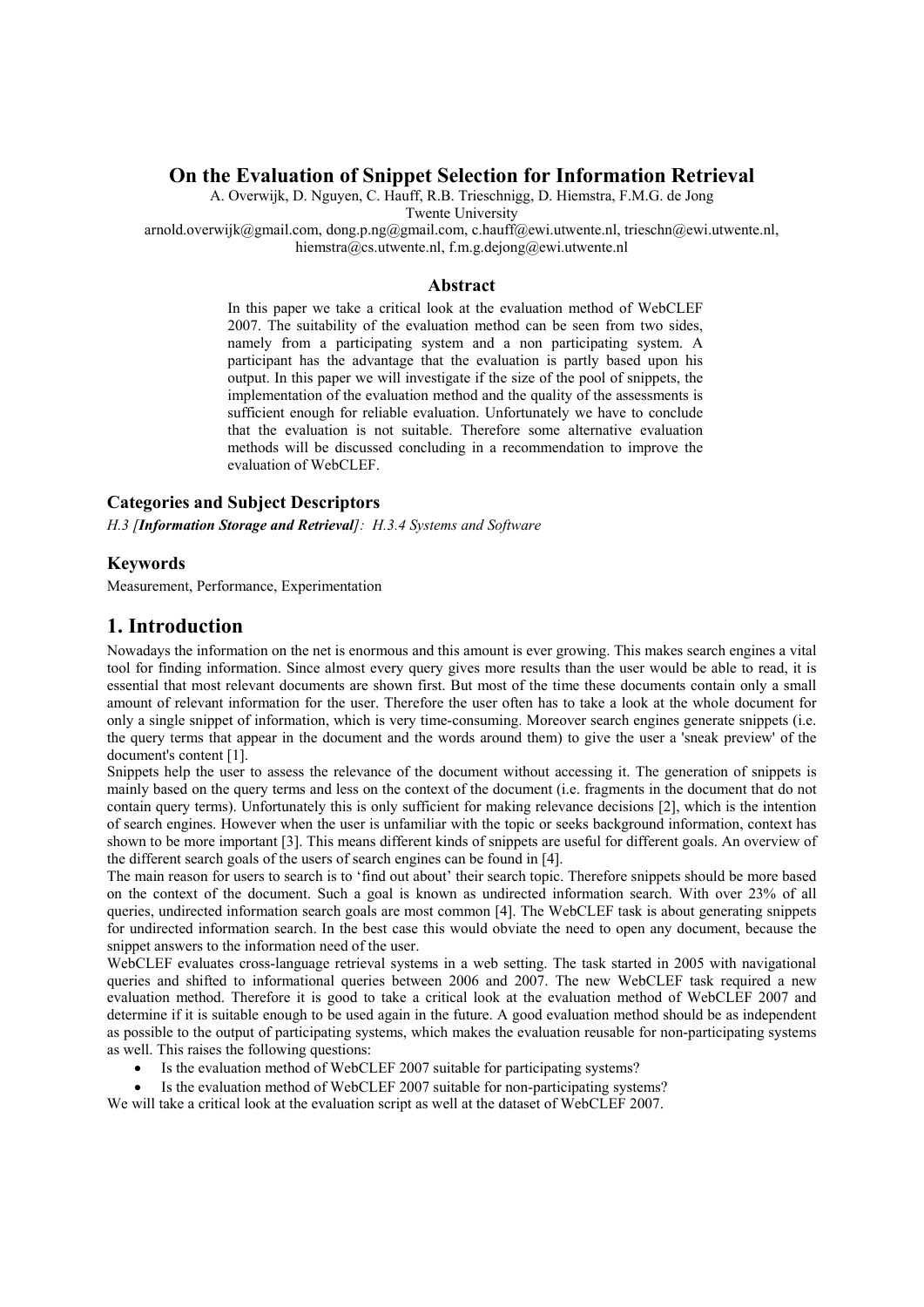In this paper first an overview of the evaluation method of WebCLEF 2007 will be given, followed by an experimental setup to determine if the evaluation method is suitable. Then the results of these experiments will be discussed and we also take a quick view at some alternative evaluation methods, resulting in a conclusion and future work.

# **2. Evaluation method of WebCLEF 2007**

The purpose of the WebCLEF track is supporting a user who is an expert in writing a survey article on a specific topic with a clear goal and audience. The support will consist of a ranked list with relevant snippets. The degree to which the information need is satisfied by the user is measured as the number of distinct atomic facts that the user includes in the article after analyzing top snippets returned by the system.

## **2.1. Data**

WebCLEF provides the following information about the needs of the user:

- Short *topic title*.
- Free text *description* of the goals and the intended audience of the article.
- A list of *known sources*: online resources that the user considers to be relevant to the topic and from which information may already have been included in the article.
- Optional list of Google *retrieval queries* that can be used to locate the relevant information; the queries may use site restrictions to express user's preferences.

For every query also the top 1000 hits from Google is available. WebCLEF also provides some information about these documents:

- The *rank* in the Google result list.
- The Google *snippet*.

An example of a topic (i.e. topic 1 of WebCLEF 2007) is given below:

- topic title: Big Bang Theory
- description: I have to make a presentation about Big Bang Theory for the undergraduate students. I assume that the students have some basic knowledge of physics.
- known sources: http://en.wikipedia.org/wiki/Big\_Bang; http://www.big-bangtheory.com/; http://liftoff.msfc.nasa.gov/academy/universe/b\_bang.html
- retrieval queries: big bang; big bang theory

## **2.2. Measures**

The data described in the previous section is used by participants to generate a ranked list of snippets per topic. The output of all participating systems forms a pool with snippets. Per topic the creator (i.e. the participant that created the topic) marks all the relevant parts in the pool of snippets. These relevant parts form the manual assessments, which will be used to evaluate the systems. For evaluation only the first 7000 bytes of the system is taken into account, resulting in recall and precision [5]. The *recall* is defined as the sum of character lengths of all spans in the response of the system linked to nuggets (i.e. an aspect the user includes in his article), divided by the total sum of span lengths in the responses for a topic in all submitted runs. And *precision* as the number of characters that belong to at least one span linked to a nugget, divided by the total character length of the system's response.

# **3. Experimental setup**

In this section experiments will be described to determine if the evaluation method is suitable for participating systems as well as for non-participating systems. It is possible that the evaluation method is only suitable for participating systems, because for example the evaluation relies too much on the output of the participating systems. Non-participating systems have the disadvantage that a snippet can be marked as non-important, while it is in fact important. This happens when none of the participating systems delivered that snippet, causing it not to be included in the assessments. This does not influence the evaluation of WebCLEF 2007, but it only affects the reusability of the dataset. Several experiments will be carried out to determine whether the evaluation is suitable or not.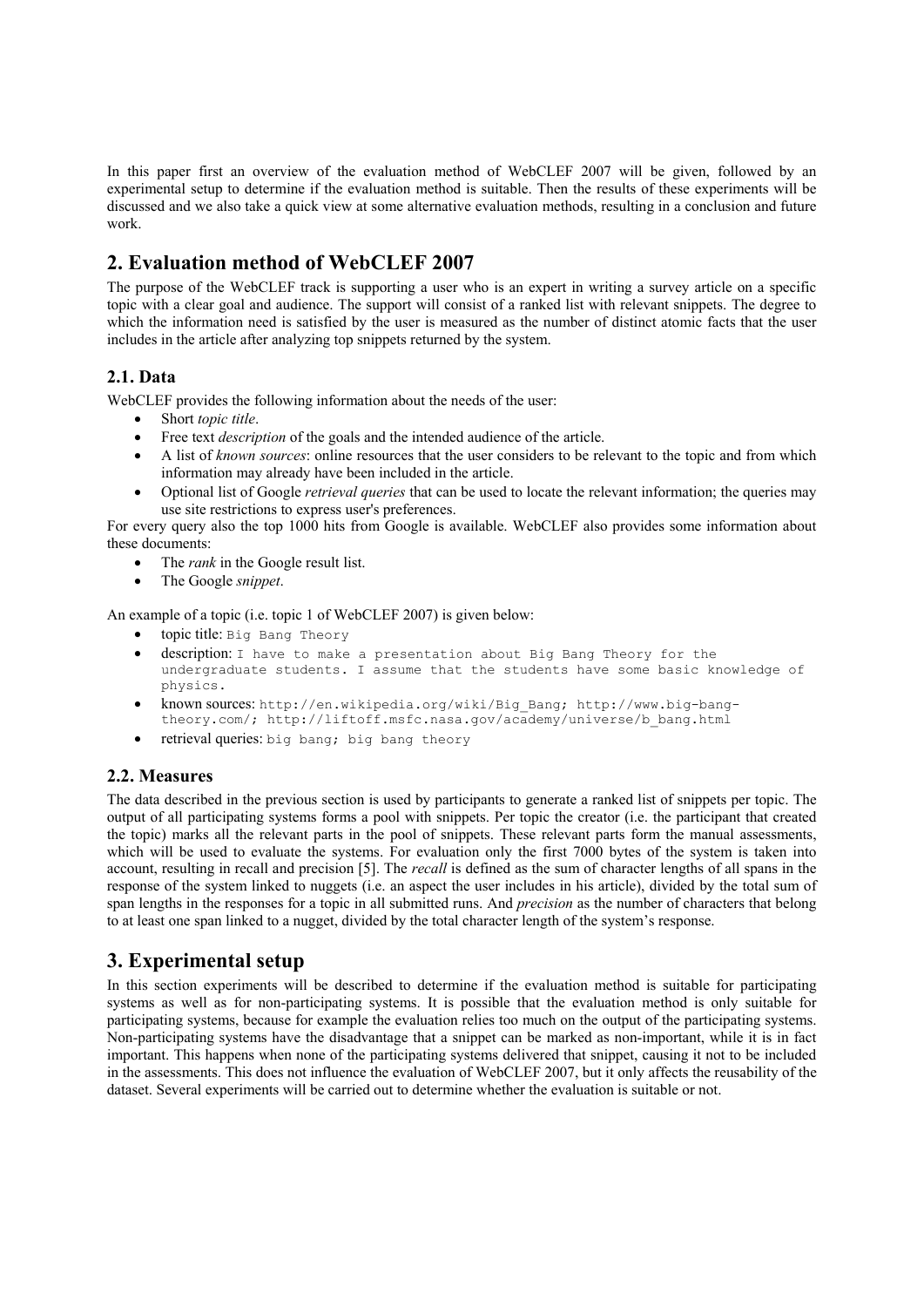### **3.1. Pool of snippets**

WebCLEF 2007 had only three participants, which can indicate that the pool of snippets was not large enough and therefore the assessments may rely too much on the participating systems. The best way to prove that this is indeed the case, would be a proof by contradiction: Assume that the dataset is reusable and show that it is not. Since the code of the best participating system of last year is made freely available, this can be proven by improving a part of the system and showing that the performance decreases. The only question left is what part of the system can be improved so that we are certain that it is definitely an improvement.

The answer to this question lies in the fact that we found a bug in the best performing system of last year. This bug affects the filtering of stop words, which is a part of the *similarity-based centrality* ranking algorithm of the system [6]. Due to a map implementation instead of a list, only half of the stop words are filtered at random. This is because a map consists of key-value pairs, where the odd words are the keys with the even words as their values. In consequence only the keys are filtered, leading to filtering only half of the words. Adding for example a stop word to the beginning of the list, makes all odd words even and all even words odd and therefore the other half of the stop words will be filtered. Resulting in filtering half of the stop words at random.

We will run three evaluations, one with the bug, one without the bug and one without filtering stop words at all. This last run is necessary to determine if filtering stop words is a good approach at all. No matter the fact that filtering stop words is a good approach or not, we can be sure that one of both runs must be better than the run with the bug.

#### **3.2. Implementation**

The evaluation of WebCLEF 2007 is based upon precision and recall. With this experiment we will test if the measurement of precision and recall is correctly implemented. A system that delivers output that is almost similar to the output of a participating system should almost have the same performance (i.e. precision and recall). An experiment for testing this would be taking the output of last year's best performing system and remove the last word of every snippet. The performance of this might be somewhat lower, but removing the last word may not have a huge influence since the average length of a snippet is over 40 words.

### **3.3. Quality of assessments**

The evaluation of the WebCLEF task highly dependents on the manual assessments. Therefore the quality of these assessments is very important. In this experiment the quality of the assessments is explored.

The ranking algorithm of the best performing system of last year is dependent on known sources provided by the user. For some topics there are no known sources available, which means that no score can be calculated. For these topics the system delivers the snippets in order of occurrence (i.e. the first snippet is the first paragraph of the first document, the second snippet the second paragraph, etc.). This would be the same as delivering the first documents, like a search engine does.

An experimental system that outputs the snippets simply by occurrence will be evaluated. The performance of this experimental system will give us an indication about the quality of the assessments.

## **4. Results**

Results of the experiments described in section 3 are given below:

| raoic is a coron simppets |                  |        |  |
|---------------------------|------------------|--------|--|
| <b>System</b>             | <b>Precision</b> | Recall |  |
| With bug                  | 0.2018           | 0.2561 |  |
| Without bug               | 0.1328           | 0.1685 |  |
| Not filtering stop words  | 0.1087           | 0.1380 |  |

|  |  | Table 1. Pool of snippets |  |
|--|--|---------------------------|--|
|  |  |                           |  |

We can see that the performance of the system without the bug is significantly decreased, which would indicate that filtering stop words is not a good approach, but not filtering stop words at all gives an even lower performance.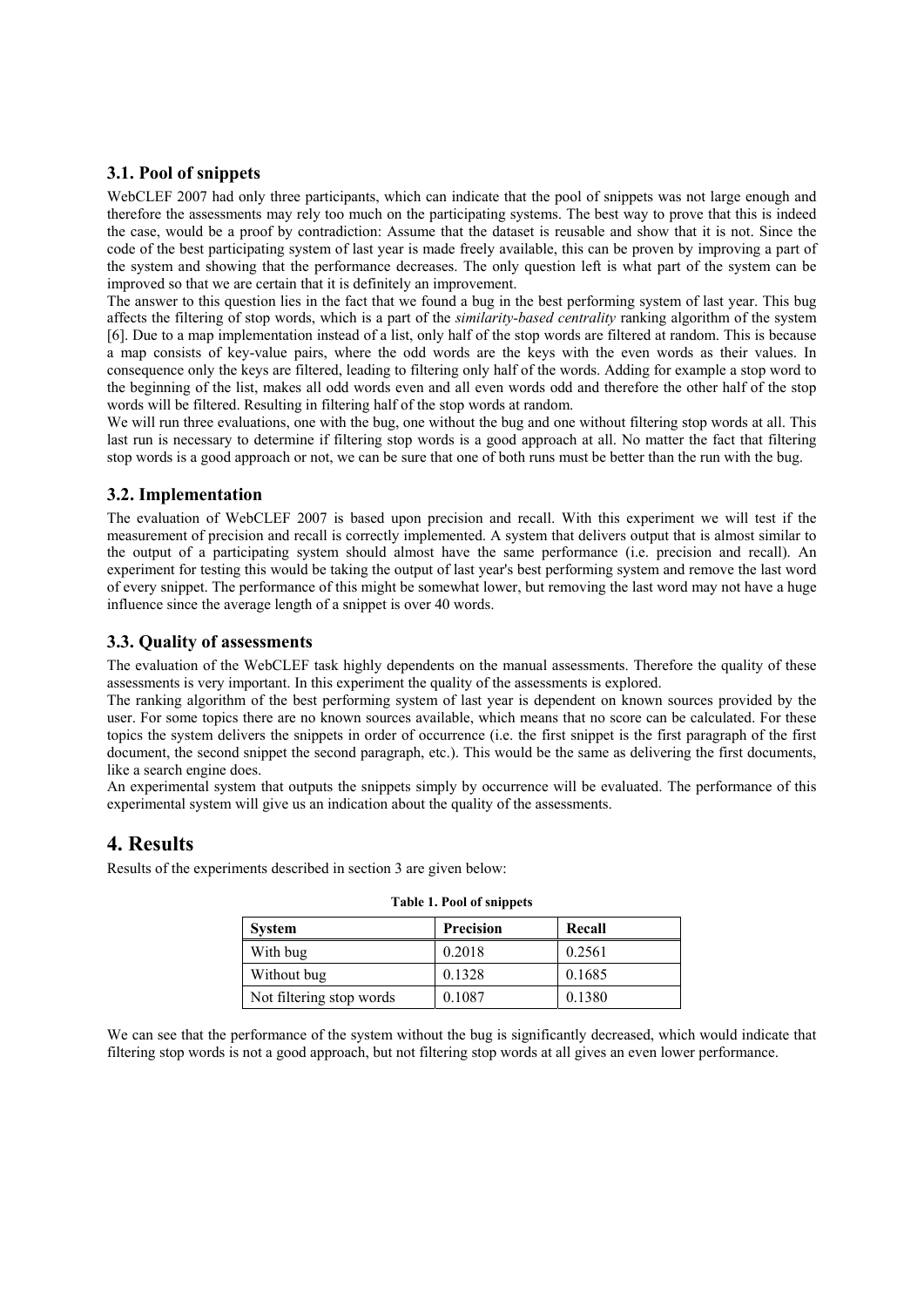| Table 2. Implementation |                  |        |  |
|-------------------------|------------------|--------|--|
| <b>System</b>           | <b>Precision</b> | Recall |  |
| Original                | 0.2018           | 0.2561 |  |
| Last word removed       | 0.0597           | 0.0758 |  |

**Table 2. Implementation** 

Removing the last word in the output of the original system has a huge influence on performance, which should not be the case, since the snippets are almost similar.

|              | Original  |        | <b>First occurrence</b> |        |
|--------------|-----------|--------|-------------------------|--------|
| <b>Topic</b> | Precision | Recall | Precision               | Recall |
| 17           | 0.0389    | 0.0436 | 0.0389                  | 0.0436 |
| 18           | 0.1590    | 0.6190 | 0.1590                  | 0.6190 |
| 21           | 0.4083    | 0.6513 | 0.4083                  | 0.6513 |
| 23           | 0.1140    | 0.1057 | 0.1140                  | 0.1057 |
| 25           | 0.4240    | 0.4041 | 0.4240                  | 0.4041 |
| 26           | 0.0780    | 0.1405 | 0.0780                  | 0.1405 |
| Avg.         | 0.2018    | 0.2561 | 0.0536                  | 0.0680 |

| <b>Table 3. Quality of assessments</b> |  |  |  |
|----------------------------------------|--|--|--|
|----------------------------------------|--|--|--|

Simply returning the snippets by first occurrence gives for six out of thirty topics (20%) the same performance of last years best performing system. Remarkable is the small difference in performance between the experimental system that removes the last word and the experimental system that returns the snippets by first occurrence.

### **5. Discussion**

According to the results of the experiments, it is clear that the evaluation method of WebCLEF 2007 is not suitable. The *pool of snippets* experiment indicated that there were not enough participating systems to create a pool that is large enough to make evaluation possible for non-participating systems as well. However the problem with the evaluation method cannot simply be explained by a too small pool of snippets, caused by the low number of participants, nor can it be explained by the quality of the assessments. Unfortunately there are several problems that caused these remarkable results.

First of all the precision and recall measurement is not implemented in the right way. After analyzing the evaluation method, it turned out that a snippet in the manual assessments should be part of the output of the system. Snippets delivered by the system that, for example, differ in only one character with snippets in the assessments do not have a match. This means that the precision and recall value will be zero. Although the snippets are almost the same and therefore contain almost the same information as the snippets in the assessments, which should lead to a high precision and recall value. The consequences of this problem are illustrated by the *implementation* experiment. Solving this problem is not an easy job, since the same information can be represented in several ways. The TREC QA task also has to deal with this problem [7].

In addition there are also some problems with the assessments. This is indicated by the *quality of assessments*  experiment. For example some topics do not contain relevant snippets (e.g. topic 14) and other topics sometimes do not even contain any snippets at all (e.g. topic 12), which automatically results in a precision and recall value of zero. The combination of all these problems results in an inappropriate evaluation. The *quality of assessments* experiment shows that a system that simply returns the snippets by first occurrence performs almost equal to the *remove last word* system that produces almost similar output as last year's best performing system.

## **6. Alternative evaluation methods**

The problem with the evaluation method is very complex and a solution is not directly available, although there has been done a lot of research to this problem already. When designing a new evaluation method, many choices have to be made. Whatever these choices will be, the method must be offering system developers much insight into its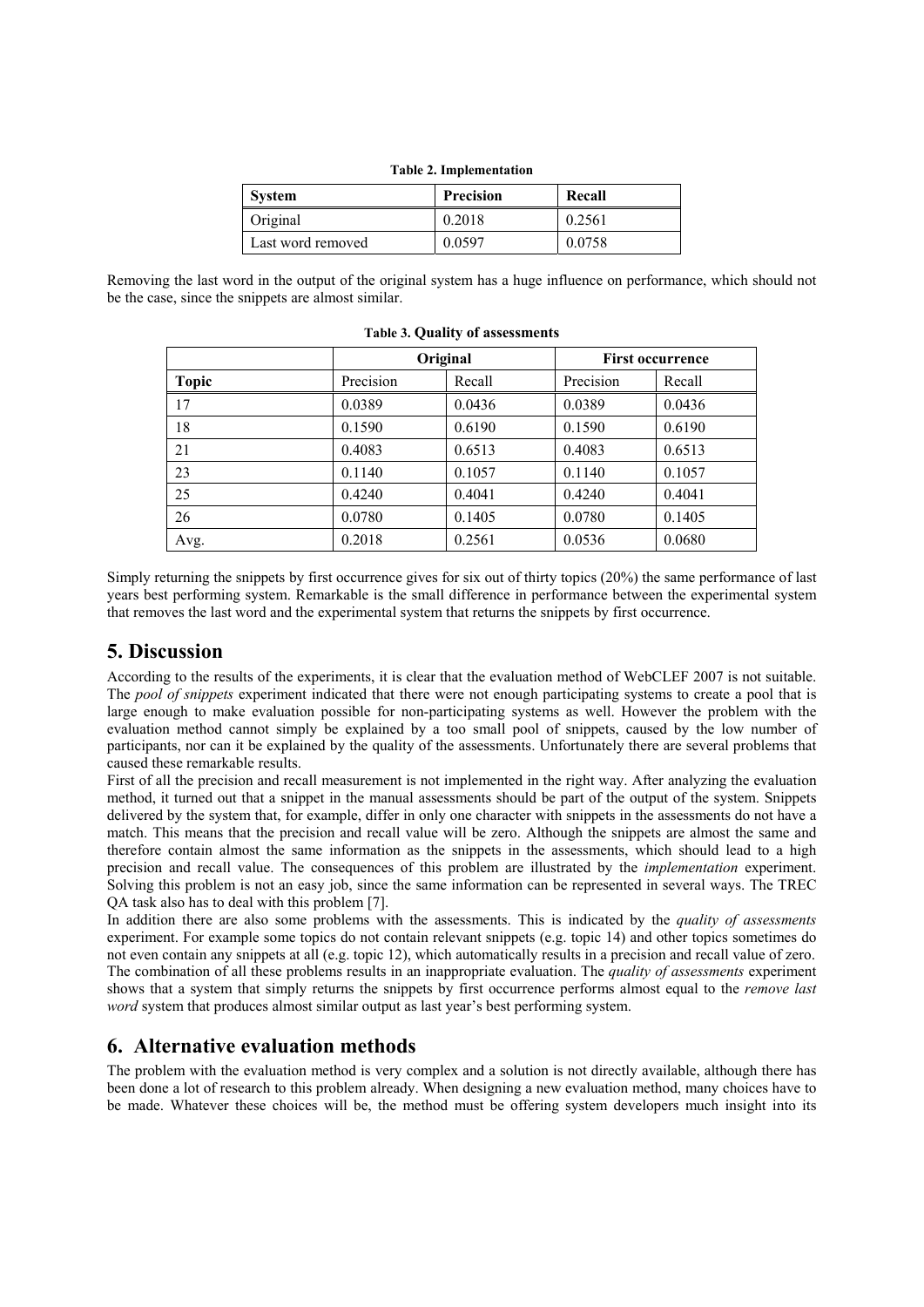parameters. This is already difficult enough, but in addition the performance of these systems is far from high. The combination of these facts makes it hard to develop task-oriented evaluations that are both related to the researchers' interests and are not too far beyond their systems' capabilities [8].

In the WebCLEF task, text quality (i.e. can the system produce 'proper' sentences and 'properly connected' discourse) is not that important, since only extractive approaches are used so far. However concept capturing (i.e. does the summary capture the key concepts of the sources) is more important. Unfortunately it is much harder to measure the second issue, because not only it involves judgements about conceptual importance in the source but because concepts, especially complex relational ones, are not clear cut and they may be variably expressed [8].

One of the problems, mentioned earlier, is that the assessments do not contain enough relevant snippets and therefore are not reusable. This is caused by the fact that the assessments are based upon a pool of snippets that is not large enough due to the small number of participating systems. [9] showed that for this reason measures based on precision and recall are highly uncertain. There has been done some research to cope with incomplete assessments (e.g. bpref [10]). This can be a possible solution for the reusability problem. TRECEVAL for example is a program that also reports this bpref value. Unfortunately TRECEVAL cannot be used for the WebCLEF evaluation, since it is impossible to give snippets an id. This in turn, is caused by the fact that the participating systems have to extract the snippets from the document collection their self and therefore not every system extracts the same snippets.

This leaves us with the problem of how to evaluate in general. An approach that is close to the current evaluation method, and therefore a reasonable solution, is providing the offsets (i.e. the start and end of a passage in the document) of the delivered snippets. With this information the amount of overlap can be calculated to get an indication of the performance. A similar approach is already used in XML Retrieval [11].

Another more common approach for evaluating extractive summaries, which is the case in WebCLEF, is automatic comparison between reference and system summaries using n-grams. Originally this approach is applied to machine translation, but it has been developed in the ROUGE program for summary evaluation as well [12].

## **7. Conclusion & Future work**

First of all we can conclude that it was very valuable to take a critical look at the evaluation method used in WebCLEF 2007. For developers it is very important to measure the performance of their system. Especially in a task where it is hard to measure the quality of the output (i.e. WebCLEF). Moreover we think that it is worthy to have a critical look at evaluation methods in general, especially when the method is not already commonly used. However even when the evaluation method is commonly used, it does not guarantee that it is correctly implemented.

In this paper we have shown that the evaluation method as well the dataset of WebCLEF 2007 does not provide information that is of the researchers' interest nor does it reflect the performance of the system in a correct way. We have shown that the manual assessments were not carefully created. Problems that occur with manual evaluation is that it most of the times is very hard to judge whether a snippet is relevant to the user. Therefore some other tracks (e.g. [7]) have multiple assessors per topic, which certainly improves the quality of the assessments.

Moreover we have shown that the measurement in general is not appropriate. With the current evaluation method a snippet in the assessments must occur exactly in the system's output. This is not realistic, since the same information can be variably expressed. Unfortunately this problem also occurs in other tracks (e.g. [7]). Using n-grams (e.g. ROUGE [12]) will partly solve this problem, because it is unlikely to happen that the same information has no words in common. It might even be better to combine such an approach with the importance (e.g. frequency in the top documents retrieved by Google) of the n-gram. We leave this question for future work.

The conclusion we can draw from these observations is that the evaluation is certainly not reusable for nonparticipating systems, since all mentioned problems affect the evaluation for non-participating systems. For participating systems on the other hand, we have to conclude that the current evaluation is not optimal, but might be sufficient. This depends on the fact that the output of all systems are carefully assessed. The assessments for example contain for some topics multiple times the same snippet with a small difference (e.g. less words), which indicates that this snippet occurred in the output of different systems. If this is indeed the case, then it bypasses the problem with the implementation. Also the pool of snippets does not affect the evaluation for participating systems, since their snippets make part of this pool. Only the problem with the quality of the assessments cannot be bypassed, however when the assessors did their job objective, which we will assume, then it should affect all systems in the same manner.